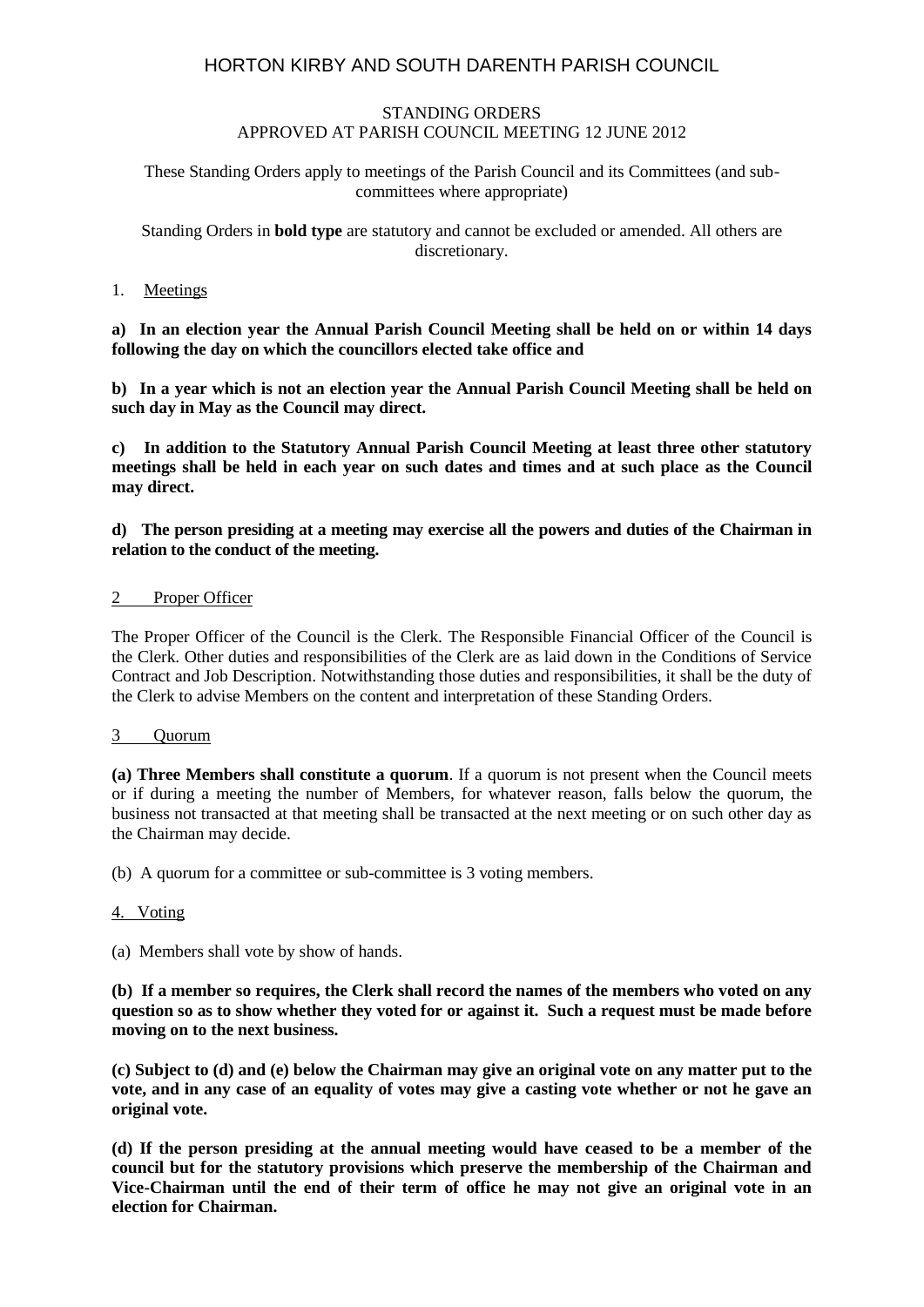**(e) The person presiding must give a casting vote whenever there is an equality of votes in an election for Chairman.**

## **5. Order of Business**

- **(a) At each Annual Parish Council Meeting the first business shall be:-**
	- **To elect a Chairman of the Council**
	- **To receive the Chairman's declaration of acceptance of office or, if not then received, to decide when it shall be received.**
	- **In the ordinary year of election of the Council to fill any vacancies left unfilled at the election by reason of insufficient nominations.**
	- **To decide when any declarations of acceptance of office which have not been received as provided by law shall be received.**

**(b) At every meeting other than the Annual Parish Council Meeting the first business shall be**

- **to appoint a Chairman if the Chairman and Vice-Chairman are absent.**
- **to receive any declarations of acceptance of office and undertakings to observe the code of conduct as are required or, if not then received, to decide when they shall be received.**

(c) At all meetings, after the first business has been completed, the order of business, unless the Council otherwise decides on the ground of urgency, shall be as follows:-

- **To consider the Minutes and after consideration to approve the signature of the Minutes by the person presiding as a correct record.**
- **To deal with business expressly required by statute to be done**
- All other items on the agenda in any order as decided by the Chairman.

## 6 Resolutions Moved On Notice

(a) Except as provided by these Standing Orders, no resolution may be moved unless the business to which it relates has been put on the Agenda by the Clerk or the mover has given notice of its terms to the Clerk at least 5 clear days before the next meeting of the Council.

(b) Every resolution or recommendation shall be relevant to some subject which affects the Parish Council's area.

7 Resolutions Moved Without Notice

Resolutions on procedural matters may be moved without notice.

### 8. Questions

(a) A member may ask the Chairman of the Council or the Clerk any question concerning the business of the Council, provided 7 clear days notice of the question has been given to the person to whom it is addressed.

(b) Every question shall be put and answered without discussion.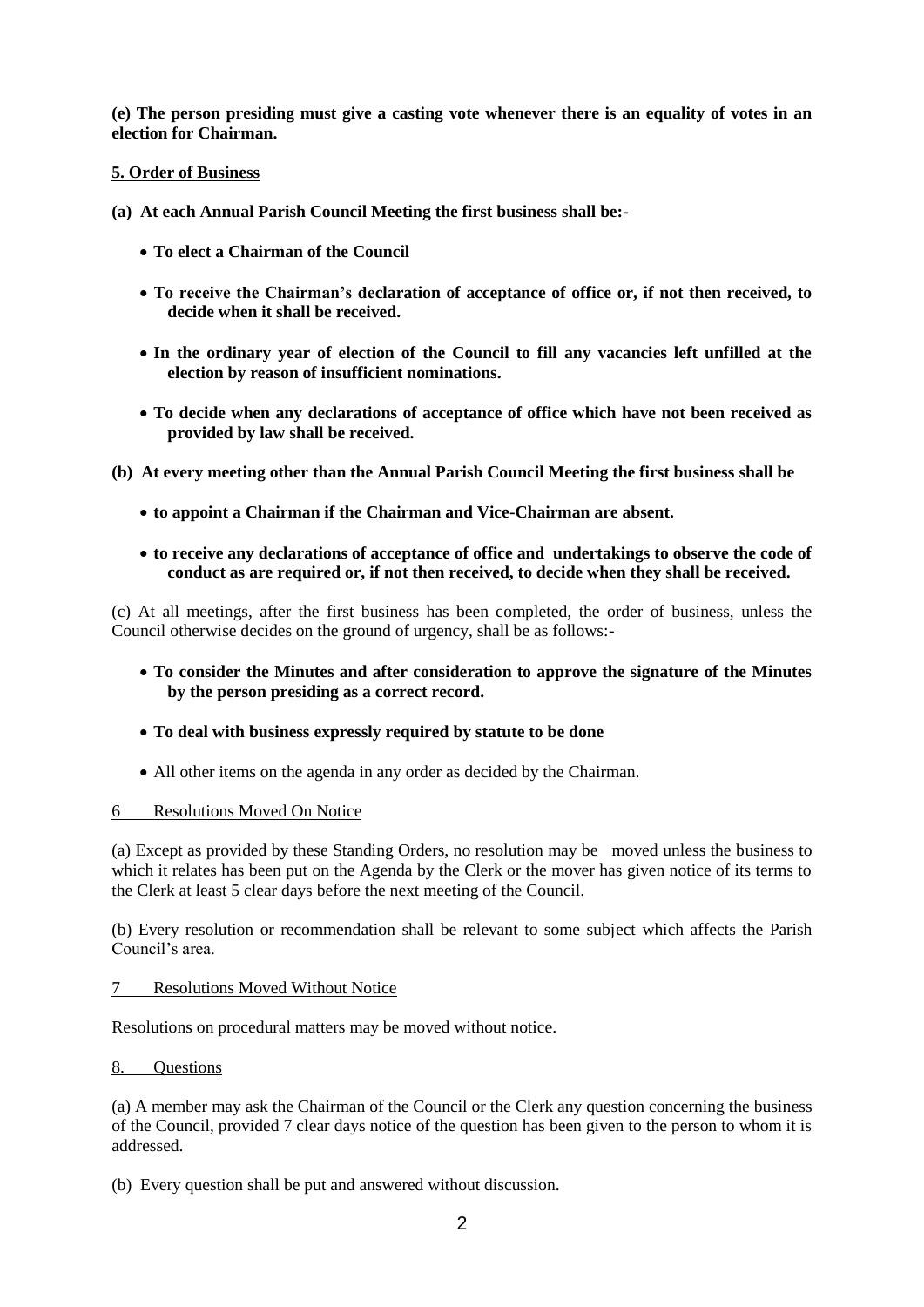(c) A person to whom a question has been put may decline to answer.

## 9 Rules of Debate

(a) No discussion of the Minutes shall take place except upon their accuracy. Corrections to the Minutes shall be made by resolution and must be initialled by the Chairman.

(b) The ruling of the Chairman on a point of order or on the admissibility of a personal explanation shall not be discussed.

(c) Members shall address the Chairman. All Members will indicate when they wish to speak by show of hand. If two or more members wish to speak, the Chairman shall decide who to call upon. No discussion shall take place except through the Chair.

(d) Whenever the Chairman speaks during a debate all other members shall be silent. No members of the public including District and County Councillors and Police Officers will be allowed to speak, other than when invited to respond to a specific agenda item, without having first indicated by show of hand that they wish to say something and they are given permission to do so by the Chairman.

(e) Members of the public can attend meetings of the authority for the purpose of making representations, giving evidence or answering questions but must abide by these Standing Orders.

### 10 Closure

A motion of closure of a debate may be moved at any time but must be proposed and seconded without comment. The Chairman may refuse such motion if he feels that the question before the Council has not been sufficiently debated.

## 11 Rescission of Previous Resolutions

A decision of the Council (whether affirmative or negative) shall not be reversed within six months except by a special resolution, the written notice of which bears the names of at least 5 Members of the Council. When such a resolution has been disposed of, no similar resolution may be moved within a further six months. Committees may change the number of signatories to the written notice.

### 12. Voting On Appointments

Where more than two persons have been nominated for any position to be filled by the Council and of the votes given there is not an absolute majority in favour of one person, the name of the person having the least number of votes shall be struck off the list and a fresh vote taken, and so on until a majority of votes is given in favour of one person.

### 13. Discussions and Resolutions Affecting Employees of the Council

If at a meeting there arises any question relating to the appointment, conduct, promotion, dismissal, salary or conditions of service of any person employed by the Council, it shall not be considered until the Council or committee (as the case may be) has decided whether or not the press and public shall be excluded. (See Standing Order No. 27)

### 14. Resolutions on Expenditure

Any resolution which, if carried, would, in the opinion of the Chairman, substantially increase the expenditure upon any service which is under the management of the Council or reduce the revenue at the disposal of any committee, or which would involve capital expenditure, shall, when proposed and seconded, stand adjourned without discussion to the next ordinary meeting of the Council, and any committee affected by it shall consider whether it desires to report thereon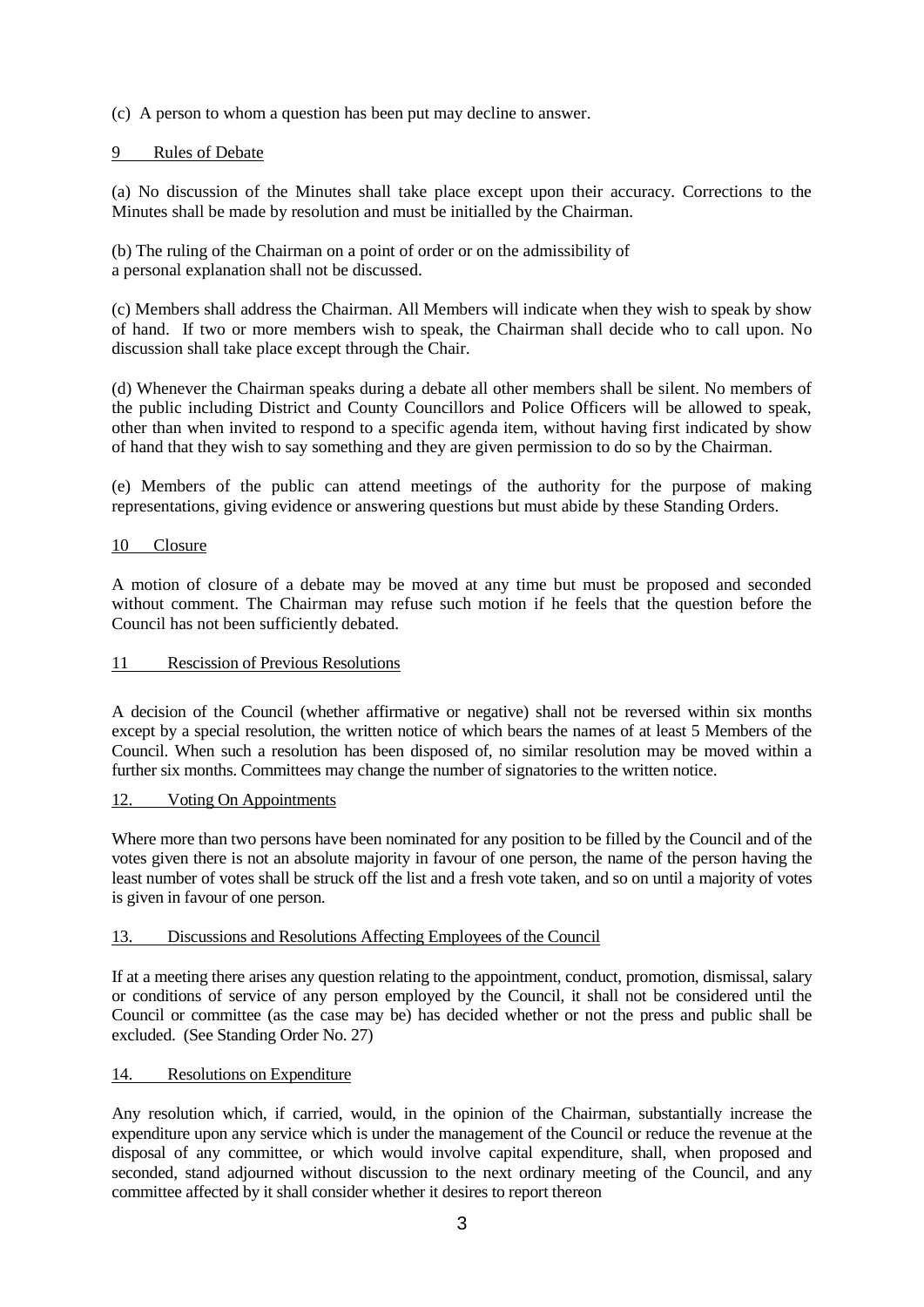#### 15. Expenditure

## **Orders for the payment of money shall be authorised by resolution of the Council and signed by two members.**

#### 16. Sealing of Documents

(a) A document shall not be sealed on behalf of the Council unless its sealing has been authorised by a resolution.

(b) Any two members of the Council named in a resolution moved under the provisions of paragraph (a) of this Order may seal, on behalf of the Council, any document required by law to be issued under seal.

#### 17 Ex-officio Members

The Chairman and Vice-Chairman, ex-officio, shall be voting members of every committee.

#### 18 Special Meeting

#### Parish Council

The Proper Officer or the Chairman of the Council may summon an additional meeting of the Parish Council at any time. An additional meeting shall also be summoned on the requisition in writing of not less than a quarter of Parish Council members. The summons shall set out the business to be considered at the special meeting.

#### Committee or Sub-Committee

The Proper Officer or the Chairman of a committee or the Chairman of the Council may summon an additional meeting of that committee or sub-committee at any time. An additional meeting shall also be summoned on the requisition in writing of not less than a quarter of the voting members of the committee. The summons shall set out the business to be considered at the special meeting.

### 19. Code of Conduct

#### **All members must observe the adopted Code of Conduct in force for the time being.**

#### 20 Interests

**(a) If a member has a personal interest as defined by the Code of Conduct then he shall declare such interest as soon as it becomes apparent, disclosing the existence and nature of that interest as required.**

**(b) If a member who has declared a personal interest then considers the interest to be prejudicial, he must withdraw from the room or chamber during consideration of the item to which the interest relates except that Members have the same rights as the public (see SO 9(e)).**

**(c) The Clerk may be required to compile and hold a register of members' interests in accordance**  with agreement reached with the Monitoring Officer of the Responsible Authority and/or as **required by statute.**

#### 21 Candidates for Appointments

(a) If a candidate for any appointment under the Council is to his knowledge related to any member of or the holder of any office under the Council, he and the person to whom he is related shall disclose the relationship in writing to the Clerk. A candidate who fails so to do shall be disqualified for such appointment, and, if appointed, may be dismissed without notice. The Clerk shall report to the Council or to the appropriate committee any such disclosure.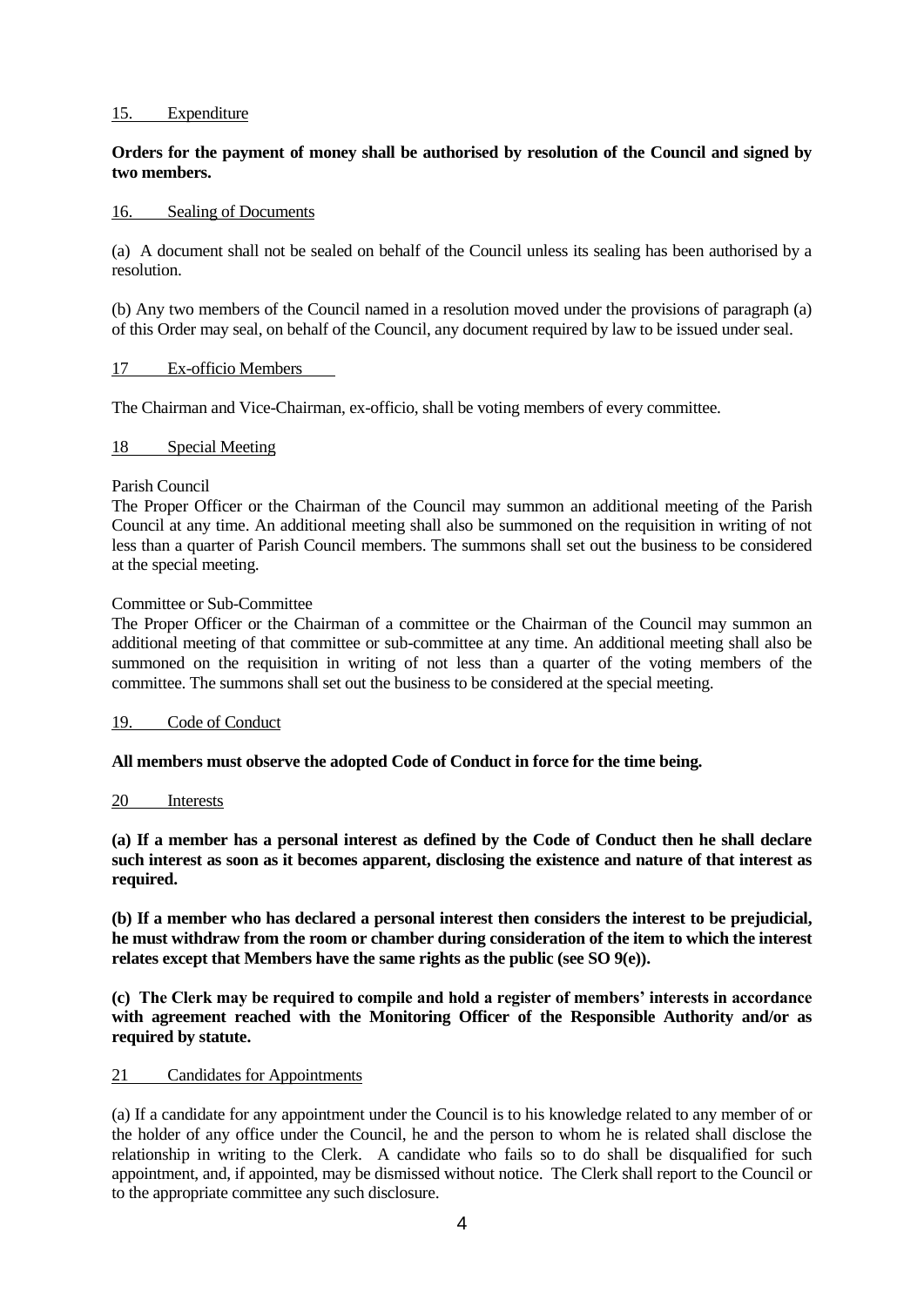(b) The Clerk shall make known the purpose of Standing Order 21(a) to every candidate.

## 22 Review of Pay and Conditions

In every year, not later than the meeting at which the estimates for next year are settled, the Council shall review the pay and conditions of service of existing employees.

## 23 Canvassing of and Recommendations By Members

(a) Canvassing of members of the Council or of any committee, directly or indirectly, for any appointment under the Council shall disqualify the candidate for such appointment. The Clerk shall make known the purport of this sub-paragraph of this Standing Order to every candidate.

(b) A member of the Council or of any committee shall not solicit for any person any appointment under the Council or recommend any person for such appointment or for promotion; but, nevertheless, any such member may give a written testimonial of a candidate's ability, experience or character for submission to the Council with an application for appointment.

## 24 Tenders

Standing Order Nos. 21 & 23 shall apply to tenders as if the person making the tender were a candidate for an appointment.

### 25. Minutes

## **All minutes kept by the Council and by any committee shall be open for the inspection of any member of the Council.**

## 26. Unauthorised Activities

No member of the Council or of any committee or sub-committee shall in the name of or on behalf of the Council Issue orders, instructions or directions unless authorised to do so by the Council or the relevant committee or sub-committee.

### 27. Admission of The Public and Press to Meetings

### **(a) The public and press shall be admitted to all meetings of the Council and its committees, which may, however, temporarily exclude the public by means of the following resolutions**

"That in view of the [special] [confidential] nature of the business about to be transacted, it is advisable in the public interest that the press and public be temporarily excluded and they are instructed to withdraw"

The Council shall state the special reason for exclusion.

(b) The Clerk shall afford to the press reasonable facilities for the taking of their report of any proceedings at which they are entitled to be present. There shall be no audio or video recording or photographs of the meeting without the express approval of the Council.

(c) If a member of the public interrupts the proceedings at any meeting, the Chairman may, after warning, order that he be removed from the meeting and may adjourn the meeting for such period as is necessary to restore order.

### 28 Any Other Business

Any Other Business will not be included on the agenda. Matters of information only can be raised during Questions from the Public.